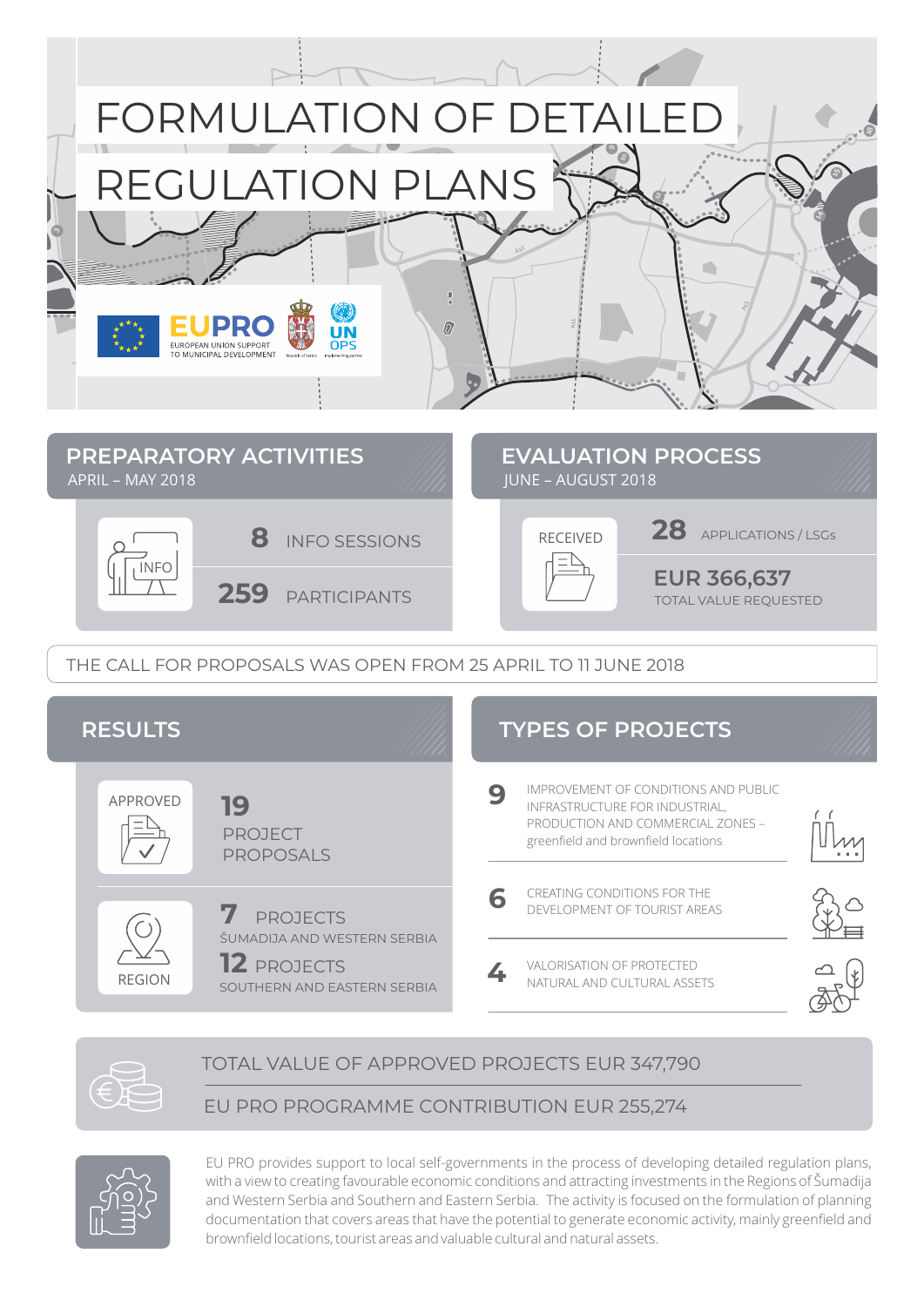## **CfP 01-2018 FORMULATION OF DETAILED REGULATION PLANS Project proposals approved for funding**<sup>1</sup>

| No. | <b>LOCAL SELF-</b><br><b>GOVERNMENT</b> | PROJECT TITLE                                                                                                                                                               | <b>CONTRIBUTION</b>                                                      | PROJECT DESCRIPTION                                                                                                                                                                                                                                                                                                                                                                                                                                                                                                                                                                                           |
|-----|-----------------------------------------|-----------------------------------------------------------------------------------------------------------------------------------------------------------------------------|--------------------------------------------------------------------------|---------------------------------------------------------------------------------------------------------------------------------------------------------------------------------------------------------------------------------------------------------------------------------------------------------------------------------------------------------------------------------------------------------------------------------------------------------------------------------------------------------------------------------------------------------------------------------------------------------------|
| 1.  | ARANĐELOVAC                             | Development of the<br><b>Detailed Regulation Plan</b><br>for the Risovača Cave<br>complex of natural<br>monuments                                                           | EU PRO<br><b>EUR 15,000</b><br>Local self-government<br><b>EUR 3,000</b> | The Detailed Regulation Plan for the Risovača Cave will enable<br>valorisation of the site, defining planning conditions for<br>protection, development, presentation and reconstruction of<br>the natural and cultural heritage. This will consequently<br>contribute to creating favourable economic conditions for<br>attracting investments in tourism in Aranđelovac and the<br>Šumadija district.                                                                                                                                                                                                       |
| 2.  | <b>BLACE</b>                            | Development of the<br><b>Detailed Regulation</b><br><b>Plan for the Blace</b><br>Lake tourist area                                                                          | EU PRO<br><b>EUR 15,000</b><br>Local self-government<br><b>EUR 2,695</b> | The Detailed Regulation Plan for the tourist area at the Blace Lake<br>should support the intention of the municipality to clean the lake,<br>reversing its transformation into a swamp, in order to preserve<br>plants and animal world and to protect the area from<br>construction. The lake area will be arranged to attract tourism,<br>catering to hikers, fishermen, mountaineers, bikers and walkers.                                                                                                                                                                                                 |
| 3.  | ČAJETINA                                | Development of the<br><b>Detailed Regulation Plan</b><br>for the roundabout area<br>Tić Polje, Zlatibor                                                                     | EU PRO<br><b>EUR 10,476</b><br>Local self-government<br><b>EUR 1,164</b> | The formulation of the Detailed Regulation Plan for the<br>roundabout area Tić Polje, Zlatibor, will create preconditions for<br>the polycentric development of the Zlatibor Mountain and<br>improve accessibility to tourist attractions, thus boosting<br>economic activity and meeting the needs of an increasing number<br>of potential investors.                                                                                                                                                                                                                                                        |
| 4.  | DIMITROVGRAD                            | <b>Modification of the</b><br><b>Detailed Regulation Plan</b><br>of the Industrial zone<br><b>Beleš</b>                                                                     | EU PRO<br><b>EUR 13,500</b><br>Local self-government<br><b>EUR 1,500</b> | The Modification of the Detailed Regulation Plan of the<br>Business Zone Beleš should create planning conditions for the<br>infrastructural equipping of the extended zone that will satisfy<br>the requirements of future investors who will be obligated to<br>construct buildings and perform business activities,<br>consequently creating new jobs. The planned expansion of<br>approximately 12.5 ha will double the industrial area.                                                                                                                                                                   |
| 5.  | <b>KRALJEVO</b>                         | <b>Detailed Regulation</b><br><b>Plan for the Second</b><br><b>City Ring Road on the</b><br>section from the loop<br>Magnohrom via<br>Kulagića ada to the<br>Ibar main road | EU PRO<br><b>EUR 12,890</b><br>Local self-government<br><b>EUR 1,800</b> | The Detailed Regulation Plan should provide the necessary<br>planning basis for the development of infrastructure and<br>economic activities to support investors within existing two<br>zones and also open the possibility to activate new investment<br>locations in the immediate vicinity of the planned section of the<br>city's ring road. It will also provide conditions for the better<br>functioning of existing business entities in the area, through<br>better connectivity with two main transport routes, relocation of<br>transit traffic and reducing air pollution caused by traffic jams. |
| 6.  | <b>KUČEVO</b>                           | <b>Enhancement of the</b><br><b>Detailed Regulation</b><br><b>Plan of the Industrial</b><br>zone in Kučevo                                                                  | EU PRO<br><b>EUR 14,170</b><br>Local self-government<br><b>EUR 1,845</b> | The modification of the Detailed Regulation Plan for the<br>industrial zone, including the modification of urban parameters<br>and better parcel organisation, should enable conditions for<br>the further development of existing businesses and creating<br>opportunities for new investments and jobs.                                                                                                                                                                                                                                                                                                     |
| 7.  | LESKOVAC                                | Improving the conditions<br>for tourist development<br>and protection of cultural<br>heritage by developing the<br><b>Detailed Regulation Plan</b><br>for Skobaljić Grad    | EU PRO<br><b>EUR 15,000</b><br>Local self-government<br><b>EUR 5,238</b> | The Detailed Regulation Plan will provide conditions for the<br>construction of pedestrian paths and viewpoints in Skobaljić<br>Grad, increase the use of the area's natural potentials for<br>recreation and tourism development and enable new<br>entrepreneurial activities that rely on a new tourism product. It<br>is envisaged to expand the capacity of local tourist facilities<br>from the existing 130 to 325 beds in the next five years.                                                                                                                                                         |
|     | MAJDANPEK                               | <b>Formulation of the</b><br><b>Detailed Regulation Plan</b><br>for the archaeological site<br>Rudna Glava                                                                  | EU PRO<br><b>EUR 10,560</b><br>Local self-government<br><b>EUR 2,640</b> | The Detailed Regulation Plan will determine the land use in the<br>protected area of the archaeological site and define sites which<br>require adequate technical protection. The DRP is a<br>precondition for improving technical infrastructure and<br>working conditions for existing companies, as well as for<br>establishing conditions for attracting investments and<br>developing business in tourism and related sectors. It will also<br>contribute to the preservation and valorisation of this<br>immovable cultural heritage and utilise its tourism potential.                                 |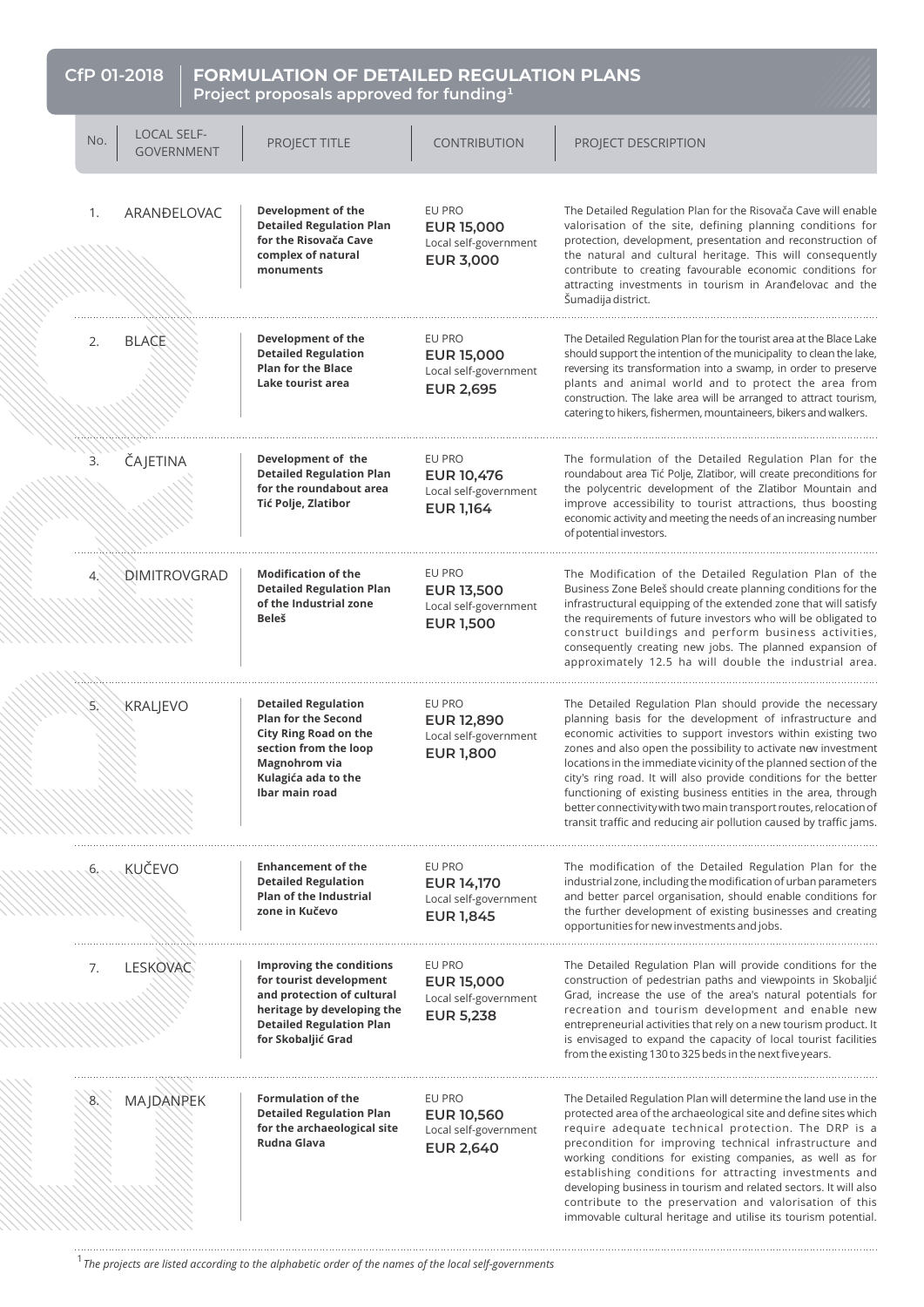| CfP 01-2018<br><b>FORMULATION OF DETAILED REGULATION PLANS</b><br>Project proposals approved for funding <sup>1</sup> |                                         |                                                                                                                              |                                                                           |                                                                                                                                                                                                                                                                                                                                                                                                                                                                                                                                                                                                                                                                                                    |  |
|-----------------------------------------------------------------------------------------------------------------------|-----------------------------------------|------------------------------------------------------------------------------------------------------------------------------|---------------------------------------------------------------------------|----------------------------------------------------------------------------------------------------------------------------------------------------------------------------------------------------------------------------------------------------------------------------------------------------------------------------------------------------------------------------------------------------------------------------------------------------------------------------------------------------------------------------------------------------------------------------------------------------------------------------------------------------------------------------------------------------|--|
| No.                                                                                                                   | <b>LOCAL SELF-</b><br><b>GOVERNMENT</b> | PROJECT TITLE                                                                                                                | <b>CONTRIBUTION</b>                                                       | PROJECT DESCRIPTION                                                                                                                                                                                                                                                                                                                                                                                                                                                                                                                                                                                                                                                                                |  |
| 9.                                                                                                                    | <b>MEROŠINA</b>                         | Development of the<br><b>Detailed Regulation Plan</b><br>for the Industrial Zone<br>Jugbogdanovac                            | EU PRO<br><b>EUR 9.255</b><br>Local self-government<br><b>EUR 1,028</b>   | Through the development of the Detailed Regulation Plan, the<br>present constraints for existing businesses in industrial zone<br>related to, inter alia, the requirements for better utilisation of<br>the construction plots, will be resolved and conditions for<br>potential new investors in the Jugbogdanovac Industrial Zone<br>will be provided.                                                                                                                                                                                                                                                                                                                                           |  |
| 10.                                                                                                                   | PIROT                                   | Development of the<br><b>Detailed Regulation</b><br><b>Plan for the Logistic</b><br>centre in Pirot                          | EU PRO<br><b>EUR 14,500</b><br>Local self-government<br><b>EUR 1,900</b>  | The formulation of the Detailed Regulation Plan will provide a<br>planning basis for building a logistic centre with an intermodal<br>terminal in the Free Zone Pirot, which enables integration of<br>road and rail transport and the quick transfer of goods. It will<br>also enable linking with other intermodal nodes in Southeast<br>Europe and improve the existing transport lines of the<br>industrial zone in Pirot and ports such as Burgas, Thessaloniki,<br>Smederevo and Kostanca. The project should also have a<br>positive impact on the environment by enabling the usage of<br>more environmental friendly transport modes and the<br>reduction of pollution and CO2 emissions. |  |
| $1\%$                                                                                                                 | RAČA                                    | Development of the<br><b>Detailed Regulation</b><br><b>Plan for the Industrial</b><br>Zone Istok                             | EU PRO<br><b>EUR 9,600</b><br>Local self-government<br><b>EUR 2,100</b>   | Through the formulation of the Detailed Regulation Plan, the<br>working zone Istok, covering the area of 39 ha, will provide<br>adequate capacities that can host up to 20 investors, namely<br>small enterprises employing on average 35 to 50 persons,<br>which means that, through a planning procedure, 1,000 new<br>jobs may be opened.                                                                                                                                                                                                                                                                                                                                                       |  |
| 12.                                                                                                                   | <b>RAŠKA</b>                            | <b>Formulation of the</b><br><b>Detailed Regulation Plan</b><br>for Draganići                                                | EU PRO<br><b>EUR 15,000</b><br>Local self-government<br><b>EUR 6,000</b>  | The Detailed Regulation Plan will set the conditions for the land<br>use, parcelling of the area and building of utility infrastructure,<br>and consequently provide interested investors with the<br>conditions necessary to build facilities and enable future<br>sustainable management of the area.                                                                                                                                                                                                                                                                                                                                                                                            |  |
| 13.                                                                                                                   | SURDULICA                               | <b>Detailed Regulation Plan</b><br>"Hotel", in Vlasina with a<br>strategic assessment of<br>the impact on the<br>environment | EU PRO<br><b>EUR 15,000</b><br>Local self-government<br><b>EUR 14,739</b> | The development of the Detailed Regulation Plan will clearly<br>identify the current spatial development and determine the<br>future purpose of the covered area, which is declared by the<br>Government of Serbia as a natural resource of Category I, i.e. a<br>protected area of exceptional importance. The plan will also<br>define land use and the activities that will contribute to the<br>development of the tourist potential of the area, while the<br>special focus will be on environmental protection and natural<br>heritage preservation.                                                                                                                                         |  |
| 14.                                                                                                                   | TOPOLA                                  | Development of the<br><b>Detailed Regulation</b><br><b>Plan for Working Zone 4</b><br>in Topola                              | EU PRO<br><b>EUR 11,133</b><br>Local self-government<br><b>EUR 1,237</b>  | The Detailed Regulation Plan will provide planning conditions<br>to start infrastructure equipment of the Zone, including the<br>design, construction and development of sewerage, the ring<br>road and the network of streets, thus enabling access to each<br>parcel and issuing construction permits. This will create<br>conditions for attracting investors.                                                                                                                                                                                                                                                                                                                                  |  |
| 15,                                                                                                                   | UŽICE                                   | <b>Formulation of the</b><br><b>Detailed Regulation</b><br><b>Plan for the location</b><br>Stari Grad in Užice               | EU PRO<br><b>EUR 15,500</b><br>Local self-government<br><b>EUR 29,900</b> | The Detailed Regulation Plan will contribute to revitalisation,<br>protection, presentation and economic valorisation of cultural<br>heritage while creating synergy with other important locations<br>such as the old hydroelectric power plant and the Gorge of the<br>Đetinja River, tourist attractions in the surrounding area (Mokra<br>Gora, Tara, Zlatibor), which will improve the tourist offer of the<br>Zlatibor Region and initiate investment activities in this area.                                                                                                                                                                                                               |  |
| 16,                                                                                                                   | <b>VELIKA</b><br><b>PLANA</b>           | Development of the<br><b>Detailed Regulation</b><br>Plan for the Tourist-<br>Sport Zone Velika<br>Morava                     | EU PRO<br><b>EUR 15,000</b><br>Local self-government<br><b>EUR 6,140</b>  | The Development of Detailed Regulation Plan will define the<br>land use and introduce controlled, sustainable and proper<br>space usage. The riverside valorised and preserved in this<br>manner will increase tourism attractiveness and boost<br>economic activities in general.                                                                                                                                                                                                                                                                                                                                                                                                                 |  |

e de la composición de la composición de la composición de la composición de la composición de la composición

<u>MANAS S</u>